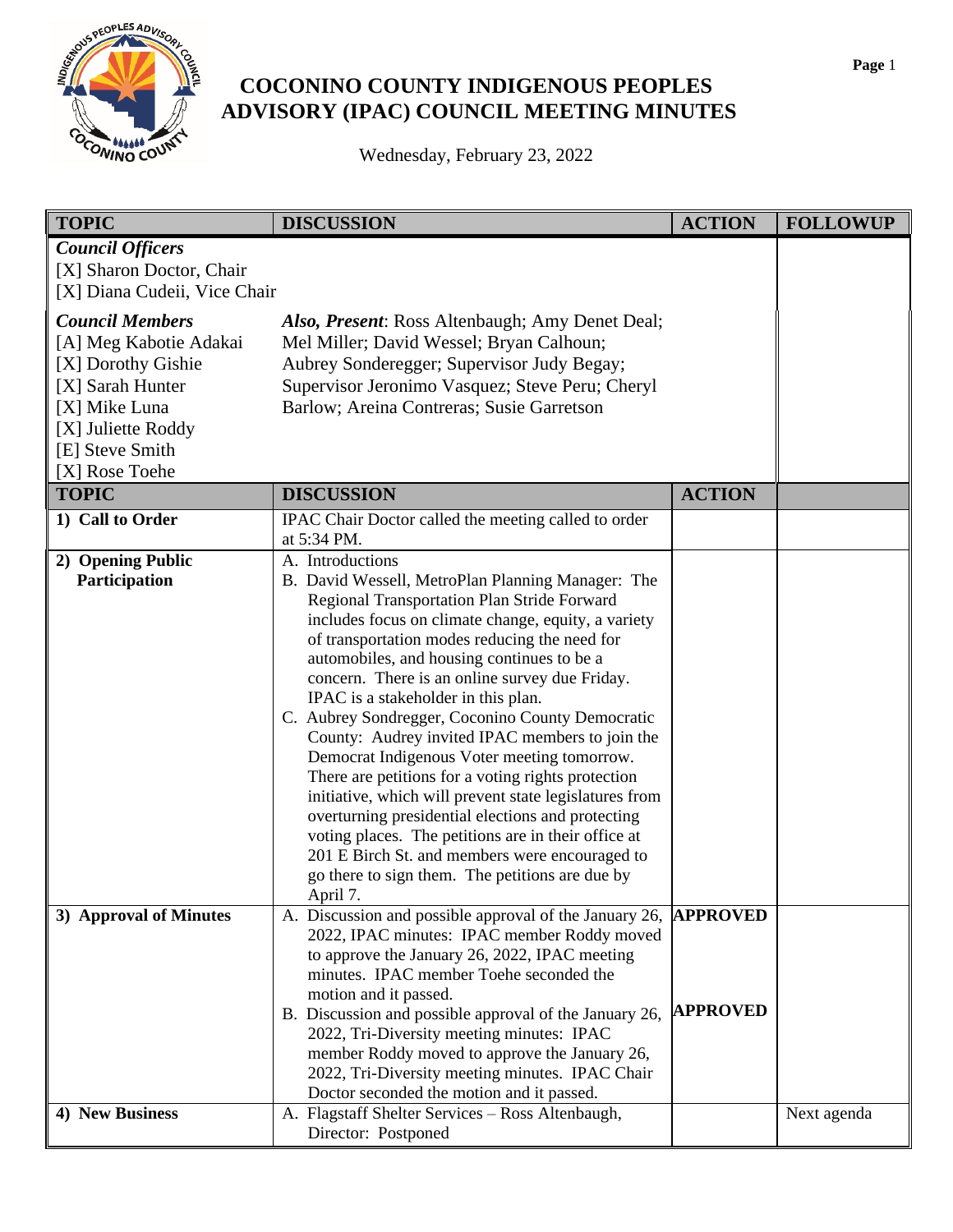| B. 4Kinship/Chizh for Cheii - Amy Denet Deal,       |
|-----------------------------------------------------|
| Founder: Amy thanked IPAC for the contribution      |
| to their wood delivery program. Loren Anthony is    |
| the person who runs this program, delivering        |
| firewood to the elderly and disabled. In some       |
| cases, they deliver to the Navajo Nation Chapter    |
| Houses, who then distribute to local residents, but |
| they also will deliver directly to the individuals. |
| People can reach out to them through Instagram      |
| and Facebook. Amy will find out if they deliver     |
| coal. Loren was instrumental in working with the    |
| U.S. Forest Service to develop a policy allowing    |
| relatives to go on forest land to cut and gather    |
| wood. The program has 30 volunteers. Other          |
| projects they work on are food delivery, a skate    |
| park in Two Grey Hills, NM. When they ran out of    |
| funds for their food delivery program before the    |
| end of last year, actors such as John Hamm and      |
| Tina Fey, as well as Columbia and Patagonia         |
| helped, and they ended up raising 100% of what      |
| they needed. Amy invited IPAC members to come       |
| visit their skate park groundbreaking at the end of |
| August. They are looking for ways to aide           |
| relatives with COVID19.                             |
| Member input:                                       |

- Encouraged Amy and Loren to work with Neil Chapman and John Martin at ERI regarding the Forest Services' Wood for Life program.
- Accept a cord of wood from the Democratic party.
- C. County Manager Updates Steve Peru, County Manager:

 1. Criminal Justice Coordinating Council Indigenous Initiatives Committee: IPAC member Toehe is on this committee. They invite different perspectives on the county's justice system and how it is working to ensure access to justice. The justice system is bound by state and federal statutes. This is a new committee, but they are looking into creating a program of court navigators from diverse communities, to help individuals get through the system. The funding for the Indigenous Initiatives Committee came from American Rescue Plan (ARP). The courts have a backlog of cases, so the County is adding other positions to help alleviate the backlog. 2. DEI Position: This position was changed from a supervisor position to a director position. The last recruitment was not successful. Before they start

the next recruitment, they want to meet with IPAC and the other councils for input on the process and to tune up the job description. He will come back

Amy: Send info about skatepark

Send Loren's contact info to Aubrey. Cord of wood.

All: [chizforcheii](mailto:chizforcheii@gmail.com) @gmail.com

Susie: Ask Steve if he wants to present to other councils.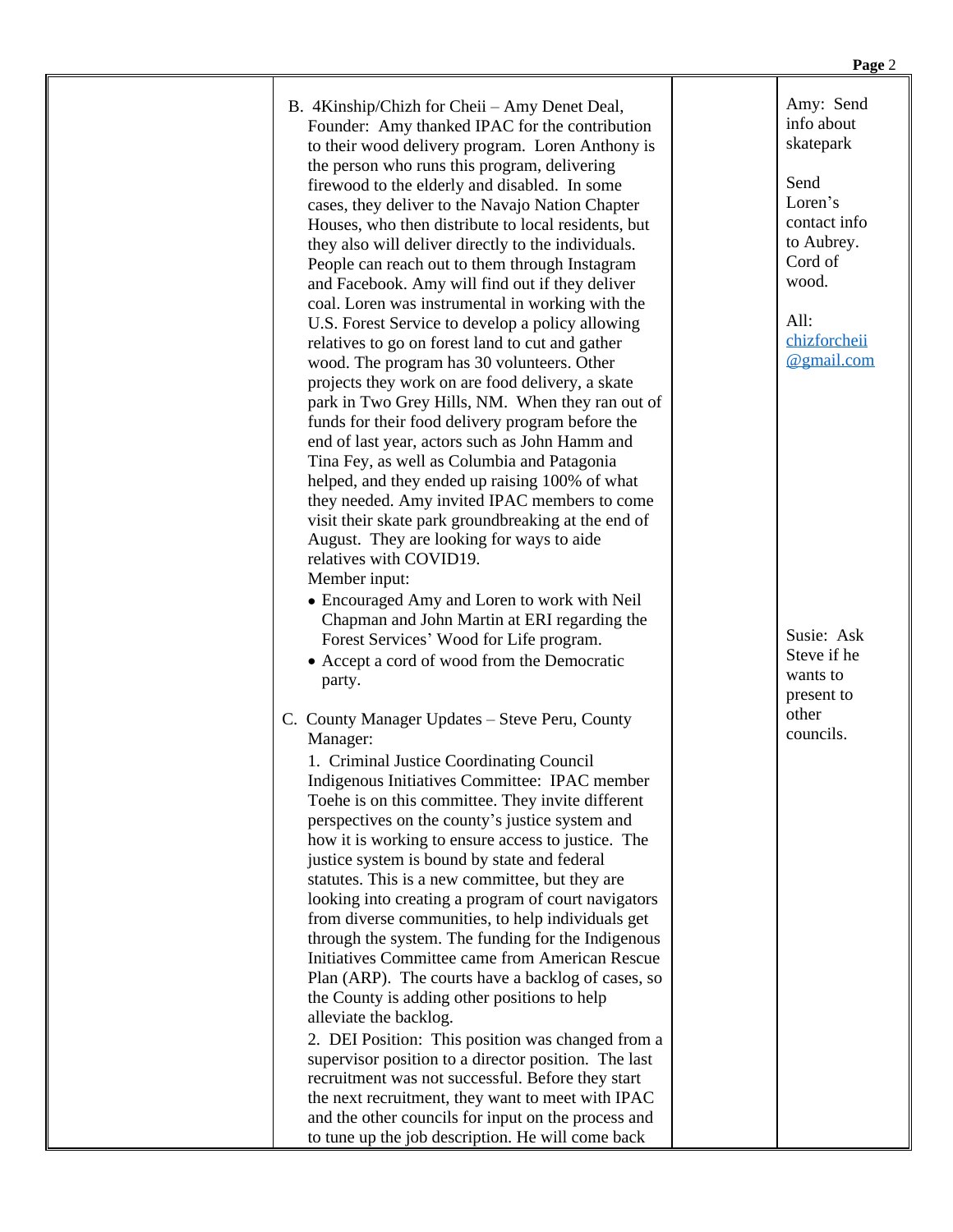|                 |                                                                                                          | Page 3                     |
|-----------------|----------------------------------------------------------------------------------------------------------|----------------------------|
|                 | for discussion. The timeline depends on how fast                                                         |                            |
|                 | they can get input from the councils. It might                                                           |                            |
|                 | include a transition in diversity council focus. One                                                     |                            |
|                 | big factor in hiring someone is the cost of living in                                                    |                            |
|                 | the county.                                                                                              |                            |
|                 | 3. Steve also gave an update from staff on how                                                           |                            |
|                 | they plan to use the rest of the funds from ARP:                                                         |                            |
|                 | housing; education; vulnerable populations,                                                              |                            |
|                 | COVID impacts, workforce development;                                                                    |                            |
|                 | behavioral health, and small business. They will be<br>sending out Requests for Information (RFI) to get |                            |
|                 | information on specific services that the Board of                                                       |                            |
|                 | Supervisors could fund for those areas. Based on                                                         |                            |
|                 | this input, the Board will identify services and                                                         |                            |
|                 | issues, and then send out Requests for Proposals                                                         | All: Send                  |
|                 | (RFP) to non-profits who might be able to provide                                                        | thoughts to                |
|                 | these services. The amount available is \$5M, with                                                       | Sharon or                  |
|                 | \$2M of that for behavioral health. They are                                                             | Susie for                  |
|                 | looking for this to cover the entire county and will                                                     | Ecard to                   |
|                 | ensure that agencies cover the diversity and                                                             | Tallerita.                 |
|                 | vulnerable populations.                                                                                  |                            |
|                 |                                                                                                          | Susie: get                 |
|                 | D. Tallerita Tunney Rogers resignation from IPAC -                                                       | more formal<br>letter from |
|                 | Sharon Doctor, IPAC Chair: Sharon will create an                                                         | Tallerita                  |
|                 | ECard to Tallerita with good wishes from IPAC                                                            |                            |
|                 | members.                                                                                                 |                            |
| 5) Old Business | A. City of Flagstaff Indigenous Initiatives - Rose                                                       |                            |
|                 | Toehe, IPAC member:                                                                                      |                            |
|                 | The Thorpe Park Annex public participation is                                                            |                            |
|                 | open now and it needs Indigenous voices.                                                                 |                            |
|                 | There will be public information sessions on<br>March 2 and 5, where there will be consultants           |                            |
|                 | to give information on the process.                                                                      |                            |
|                 |                                                                                                          |                            |
|                 | Rose is now in the planning process for an<br>Indigenous marketplace pilot program with                  |                            |
|                 | NACA.                                                                                                    |                            |
|                 | Darrell Marks was appointed to the Indigenous                                                            |                            |
|                 | Commission.                                                                                              |                            |
|                 | The City has approved an alternative response                                                            |                            |
|                 | mobile unit, the one piece moving on from a                                                              |                            |
|                 | prior RFP. The City Indigenous Commission                                                                |                            |
|                 | had input into the process.                                                                              |                            |
|                 | ICF has started meeting to get a proposal ready                                                          |                            |
|                 | for an Indigenous Community Cultural Center                                                              |                            |
|                 | related to the Thorpe Park Annex.                                                                        |                            |
|                 | A working group (city and county) is working                                                             |                            |
|                 | on placing public art at Sawmill Park with                                                               |                            |
|                 | funds dedicated to Indigenous art                                                                        |                            |
|                 | representation.                                                                                          |                            |
|                 | There could be possible input needed from the                                                            |                            |
|                 | Indigenous community for the 4 <sup>th</sup> Street                                                      |                            |
|                 | roundabout.                                                                                              |                            |